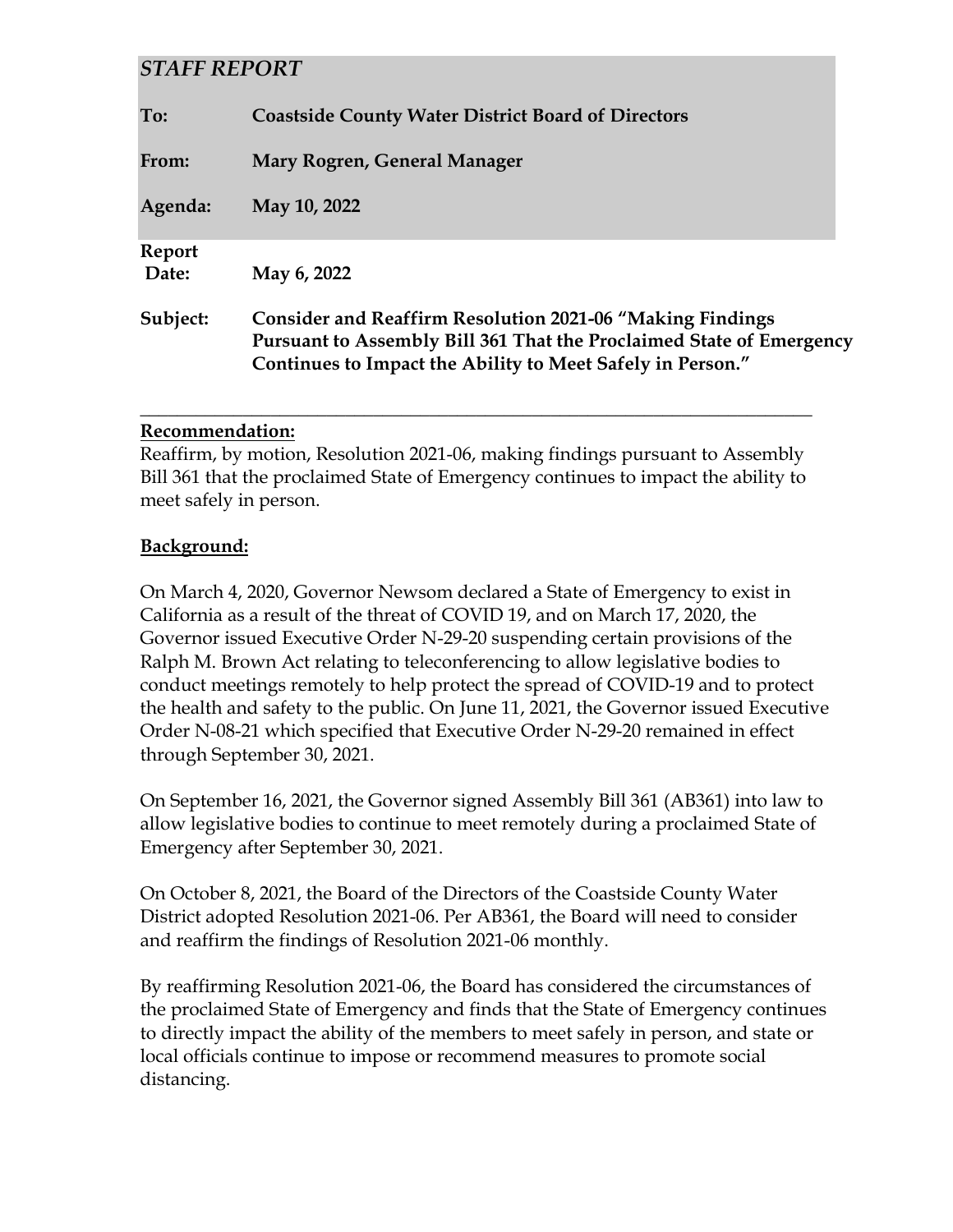#### **RESOLUTION NO. 2021-06**

### **MAKING FINDINGS PURSUANT TO ASSEMBLY BILL 361 THAT THE PROCLAIMED STATE OF EMERGENCY CONTINUES TO IMPACT THE ABILITY TO MEET SAFELY IN PERSON**

#### **COASTS IDE COUNTY WATER DISTRICT**

WHEREAS, on March 4, 2020, Governor Newsom declared a State of Emergency to exist in California as a result of the threat of COVID-19;

WHEREAS, on March 17, 2020, the Governor issued Executive Order N-29-20 suspending ceitain provisions of the Ralph M. Brown Act related to teleconferencing to allow legislative bodies to conduct meetings remotely to help protect against the spread of COVID-19 and to protect the health and safety of the public;

WHEREAS, on June 11, 2021, the Governor issued Executive Order N-08-21, which specified that Executive Order N-29-20 remains in effect through September 30, 2021, and then expires;

WHEREAS, on September 16, 2021, the Governor signed Assembly Bill 361 (AB 361) in to law, as urgency legislation that goes into effect immediately, that amends Government Code Section 54953 to allow legislative bodies to continue to meet remotely during a proclaimed state of emergency provided certain conditions are met and certain findings are made;

WHEREAS, on September 20, 2021, the Governor issued Executive Order N-15-21 that generally suspends the AB 361 amendments to Government Code Section 54953 until October 1, 2021, and therefore clarifying that Executive Order N-29-20 controls through the end of September 2021;

WHEREAS, the Governor's proclaimed State of Emergency remains in effect, and state and local officials, including the San Mateo County Health Officer, the California Depmtment of Public Health, and the Department of Industrial Relations, have imposed or recommended measures to promote social distancing; and